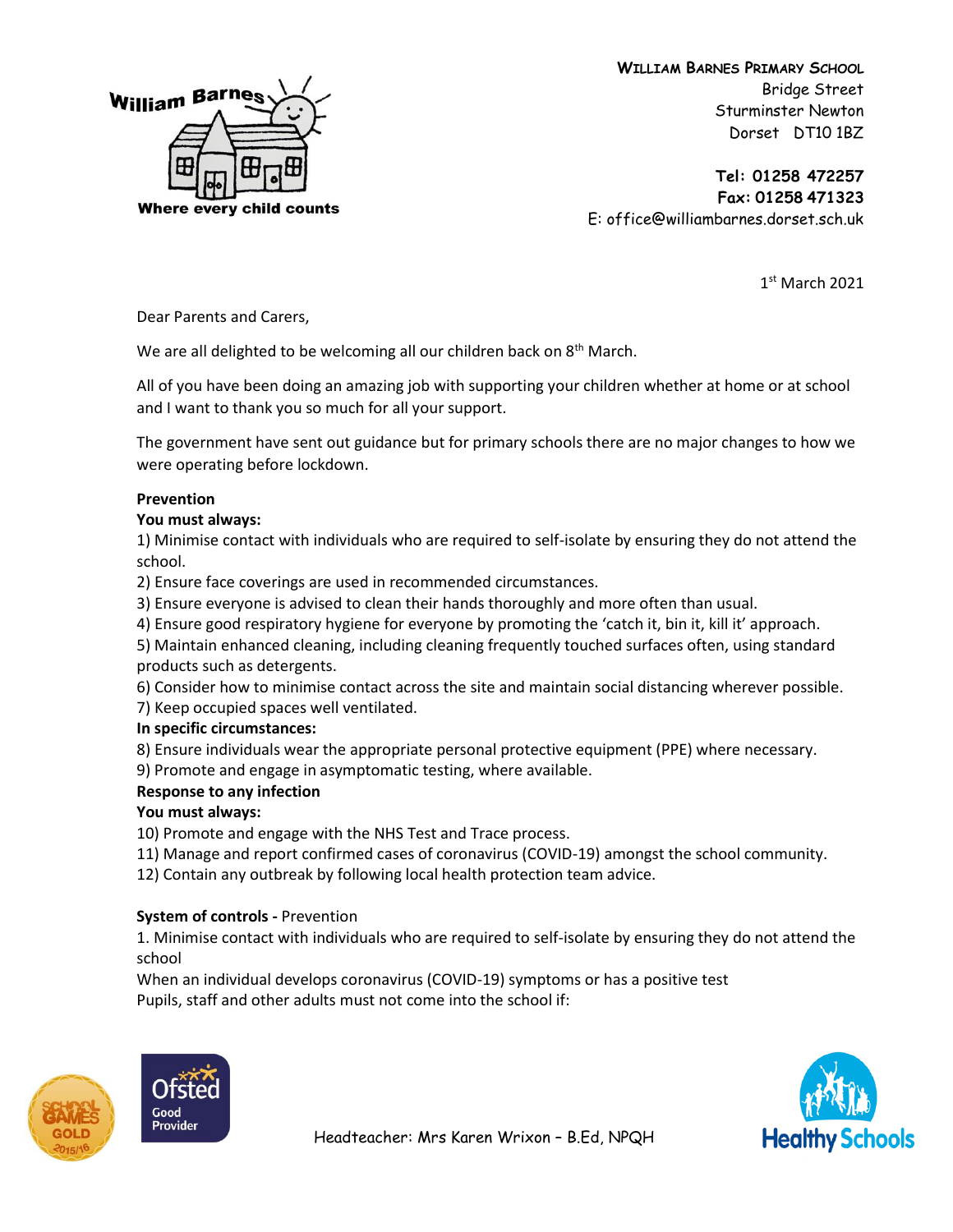

**Tel: 01258 472257 Fax: 01258 471323** E: office@williambarnes.dorset.sch.uk

• they have one or more coronavirus (COVID-19) symptoms

• a member of their household (including someone in their support bubble or childcare bubble if they have one) has coronavirus (COVID-19) symptoms

•they are required to quarantine having recently visited countries outside the Common Travel Area •they have had a positive test

They must immediately cease to attend and not attend for at least 10 days from the day after:

•the start of their symptoms

•the test date if they did not have any symptoms but have had a positive test (whether this was a Lateral Flow Device (LFD) or Polymerase Chain Reaction (PCR) test)

You must follow this process and ensure everyone onsite or visiting is aware of it.

Anyone told to isolate by NHS Test and Trace or by their public health protection team has a legal obligation to self-isolate, **but you may leave home to avoid injury or illness or to escape risk of harm.** More information can be found on **NHS Test and Trace: how it works.**

If anyone in your school develops a new and continuous cough or a high temperature, or has a loss of, or change in, their normal sense of taste or smell(anosmia), you:

•must send them home to begin isolation-the isolation period includes the day the symptoms started and the next 10 full days

•advise them to follow the guidance for households with possible or confirmed coronavirus (COVID-19) infection

• advise them to arrange to have a test as soon as possible to see if they have coronavirus (COVID-19)

Other members of their household (including any siblings and members of their support or childcare bubble if they have one) should self-isolate. Their isolation period includes the day symptoms started for the first person in their household, or the day their test was taken if they did not have symptoms, whether this was a Lateral Flow Device (LFD) or Polymerase Chain Reaction (PCR) test), and the next 10 full days.





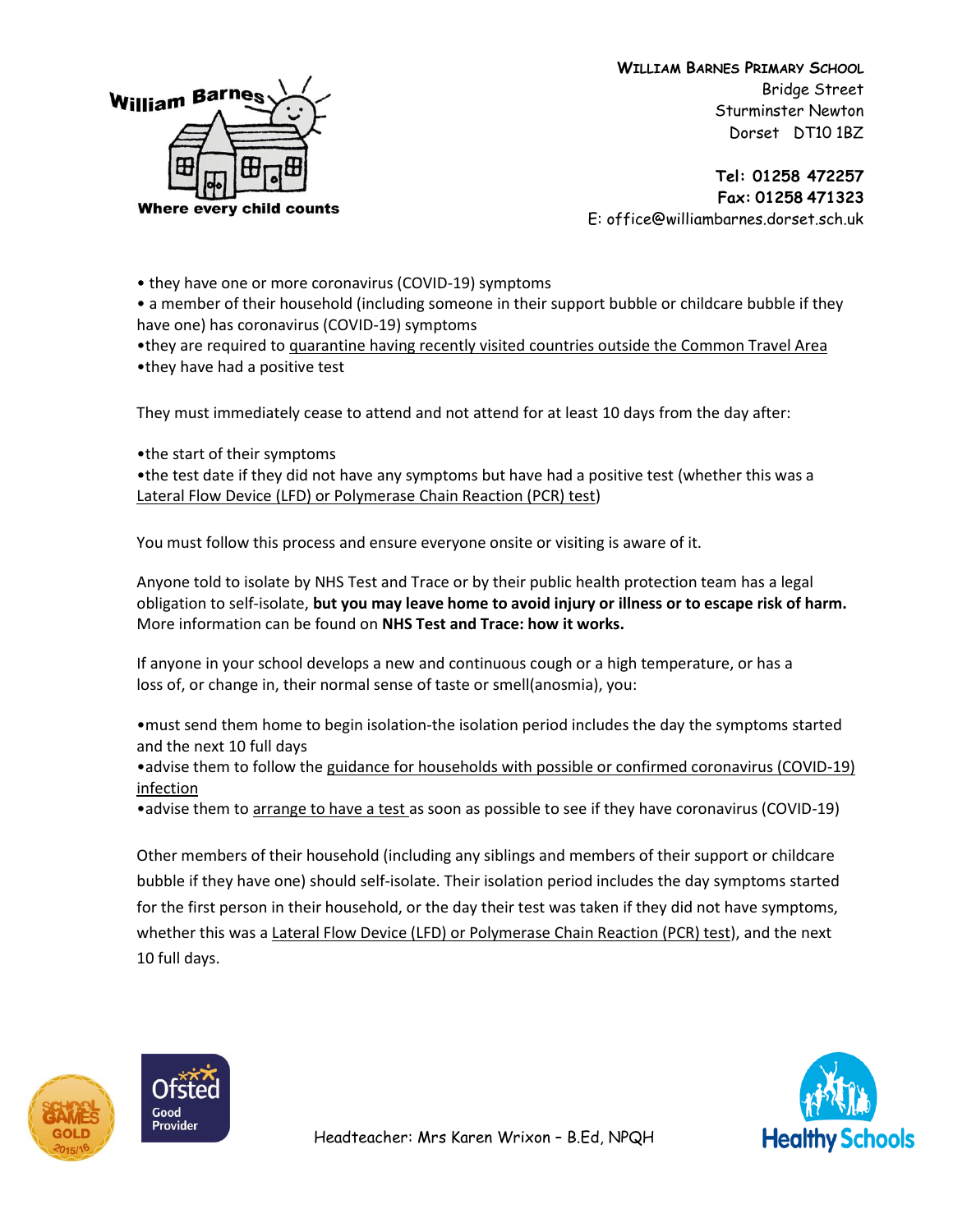

**Tel: 01258 472257 Fax: 01258 471323** E: office@williambarnes.dorset.sch.uk

# **If a member of the household starts to display symptoms while self-isolating they will need to restart the 10 day isolation period and book a test.**

If anyone tests positive whilst not experiencing symptoms but develop symptoms during the isolation period, they must restart the 10 day isolation period from the day they developed. The above may require school to share pupil/parent contact information with public health officials. This sharing of information is permissible under current law and is in line with data protection guidance covering schools symptoms. In primary schools, we recommend that face coverings should be worn by staff and adult visitors in situations where social distancing between adults is not possible (for example, when moving around in corridors and communal areas). Children in primary school do not need to wear a face covering. At William Barnes we are asking that all visitors wear a face covering if they have an appointment to come into school and that all parents/carers/older siblings wear a face covering when dropping off and picking up children from the school.

# **The summary for the return of our children is as before:**

From 8<sup>th</sup> March all children will return to school. Attendance is now a legal requirement once more.

School uniform will now be worn again. Please can I also remind you that we would like long hair to be tied up and no extreme hair styles or dyed hair.

Primary children are not required to wear face coverings. If they choose to do so they must be secured safely in a container when taken off and hands washed immediately. The face covering must be washed or replaced every day.

Starting times are: Years 5 &6 8.30, 3&4 8.35, Year 2 8.40, Year 1 and R 8.45.

## **Reception will now come in at 8. 45**

Siblings can come in together. Parents will need to leave their child at the school gate. **Please could only one parent accompany a child and please still respect social distancing.**

Adults and children are to stand in a socially distanced line behind their Year group signs, which are on the gates, Mrs Wrixon will be on the playground to let you know when to come in. Please could parents email class teachers to let them know if their child will be coming in at a different time with a sibling.



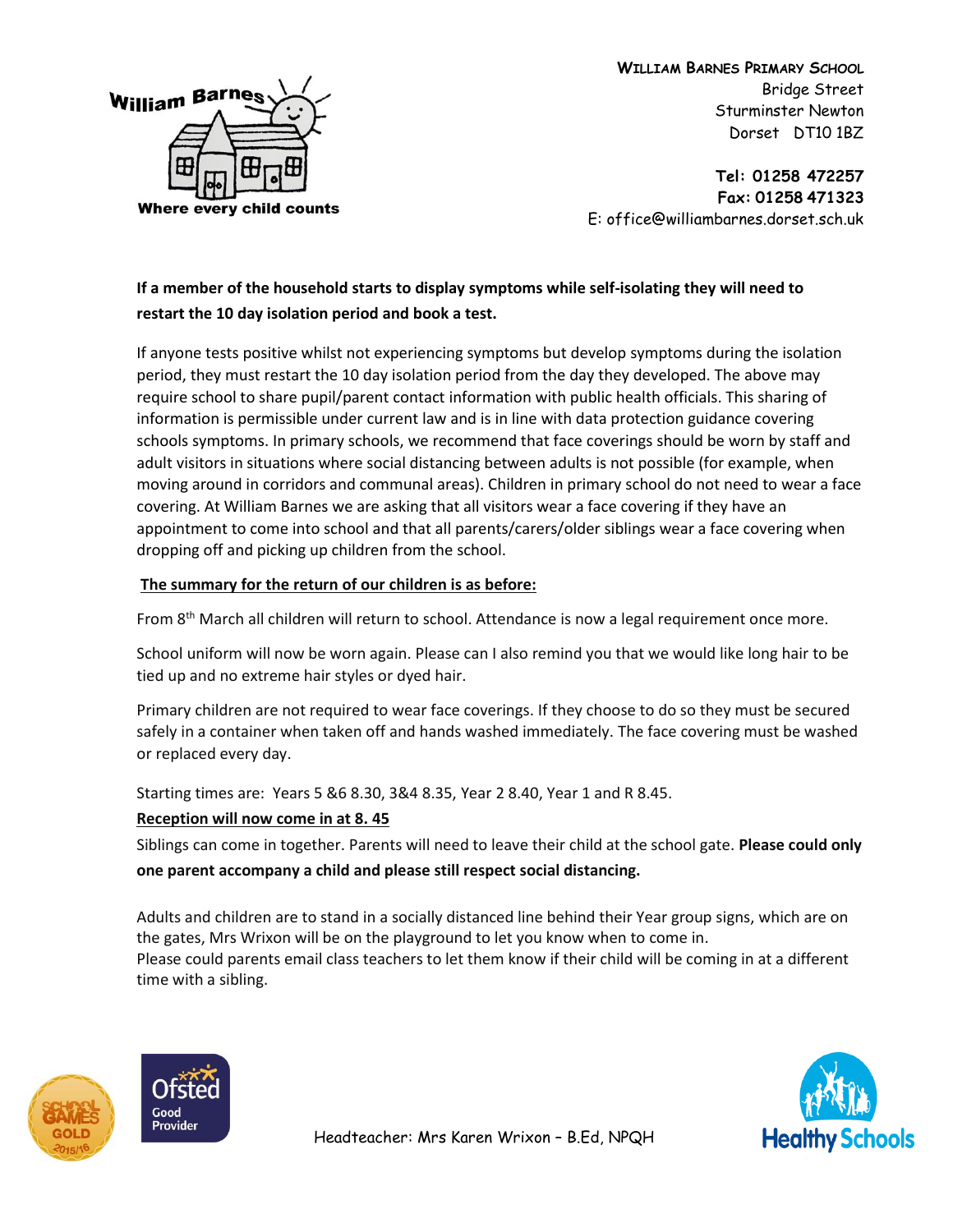

**Tel: 01258 472257 Fax: 01258 471323** E: office@williambarnes.dorset.sch.uk

Could parents also email to let class teachers know if a child will be picked up later with their older sibling so that the child does not have to wait outside for a longer time.

Breakfast and Afterschool Club will run. There will be a bell at the gate to press so that a member of staff can come out of the hall and welcome the children in and to see them out at the end of the session. Children will sit in Year group tables.

At the end of the day R, 1, 2 will leave at 3.00pm, 3 and 4 at 3.10 and 5 and 6 at 3.15pm. 5 and 6 will come out at the gate to the Recreation ground as before unless requested otherwise. Older children cannot come out earlier and so younger children with older siblings could wait until 3.15 with the teacher if necessary. Please can parents or those picking up, wait in a socially distanced line behind their Year group sign and the teachers will send your child out to you. Please can you then leave straight away and not stay to talk on the driveway.

Please could all children bring in a packed lunch, unless you have ordered a school packed lunch, and a water bottle. Children will not be able to share bottles and we would prefer them to have their own rather than use a cup. (If it is hot please can children bring in a hat and sun cream as necessary) Please do not bring in large bags or large pencil cases. If a child brings in their own pencils or equipment it will need to stay in school. Please try to ensure your child has everything with them when they arrive so that we don't have parents coming back in the day to drop off things. For years 6, 5, 4 and 3 on PE days they will come in their PE kit and school jumper, tracksuit as necessary so that they do not need to change in separate areas.

Our fantastic cleaners have been doing a wonderful job of thoroughly cleaning all the classrooms during the lockdown. They will continue to ensure all key points are thoroughly cleaned every day, along with staff who will also be regularly cleaning key points.

Please can you read through the Risk assessment and talk to your child about any changes and behaviour expectations for return. Please be aware that more staff are now wearing masks around the school and in class.

If a child needs to self isolate they will learn remotely at home. Your class teacher will send you details at the time.

**Please could all children bring back the laptops that have been loaned to them. If a child needs to self** 





Headteacher: Mrs Karen Wrixon – B.Ed, NPQH